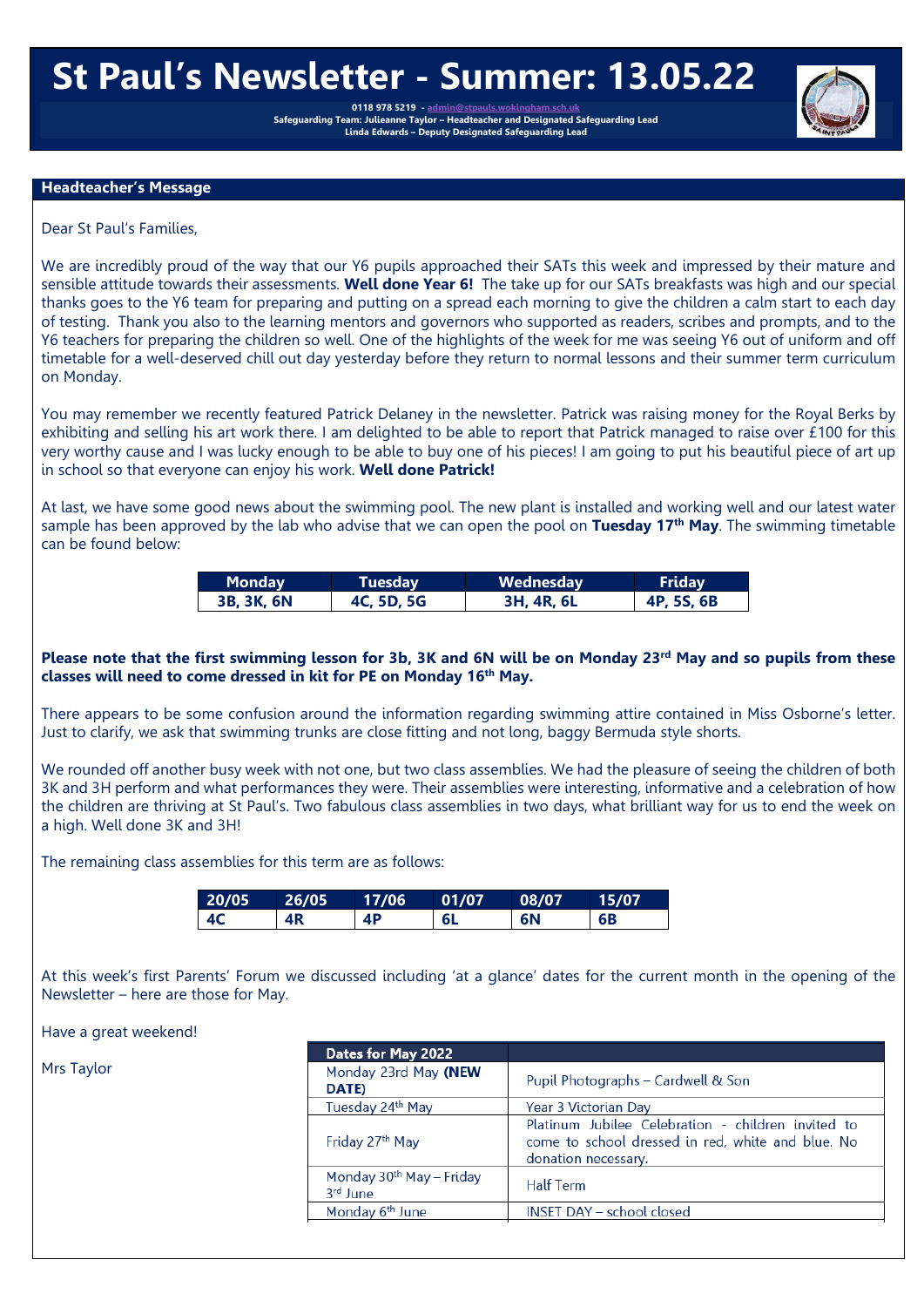#### **No Nut Policy Reminder**

We do not permit any items in school containing nuts. Please check packaging carefully when choosing items for lunch boxes and break time snacks. Playtime snacks can be any of the following: fruit, vegetable sticks, dried fruit and nut free cereal bars. Crisps, chocolate, biscuits and sweets are not permitted at breaktime.

#### **Well done!**

Very well done to Fleur, who has been awarded Players' Player by the Bracknell Cobras U14 National League Girls basketball team. An amazing achievement that should recognises her commitment and improvement this season. What a brilliant success story!





#### **Golden Certificates**



#### **Happy Birthday**

Many happy returns to our pupils celebrating this week:

Rimass (5D), Ella (4R), Santiago (4C), Naveena (5S), Henry (3B), Clara (3K), Archie (5D), Sophia (3H) and Jessica (4P)



We have been advised that on Monday 16th May, Oxford Road will be closed from 08:00 am 6:00pm. Please bear this in mind as it is likely that many of you will need to make alternative arrangements for dropping off and picking up from school that day.

**We can help**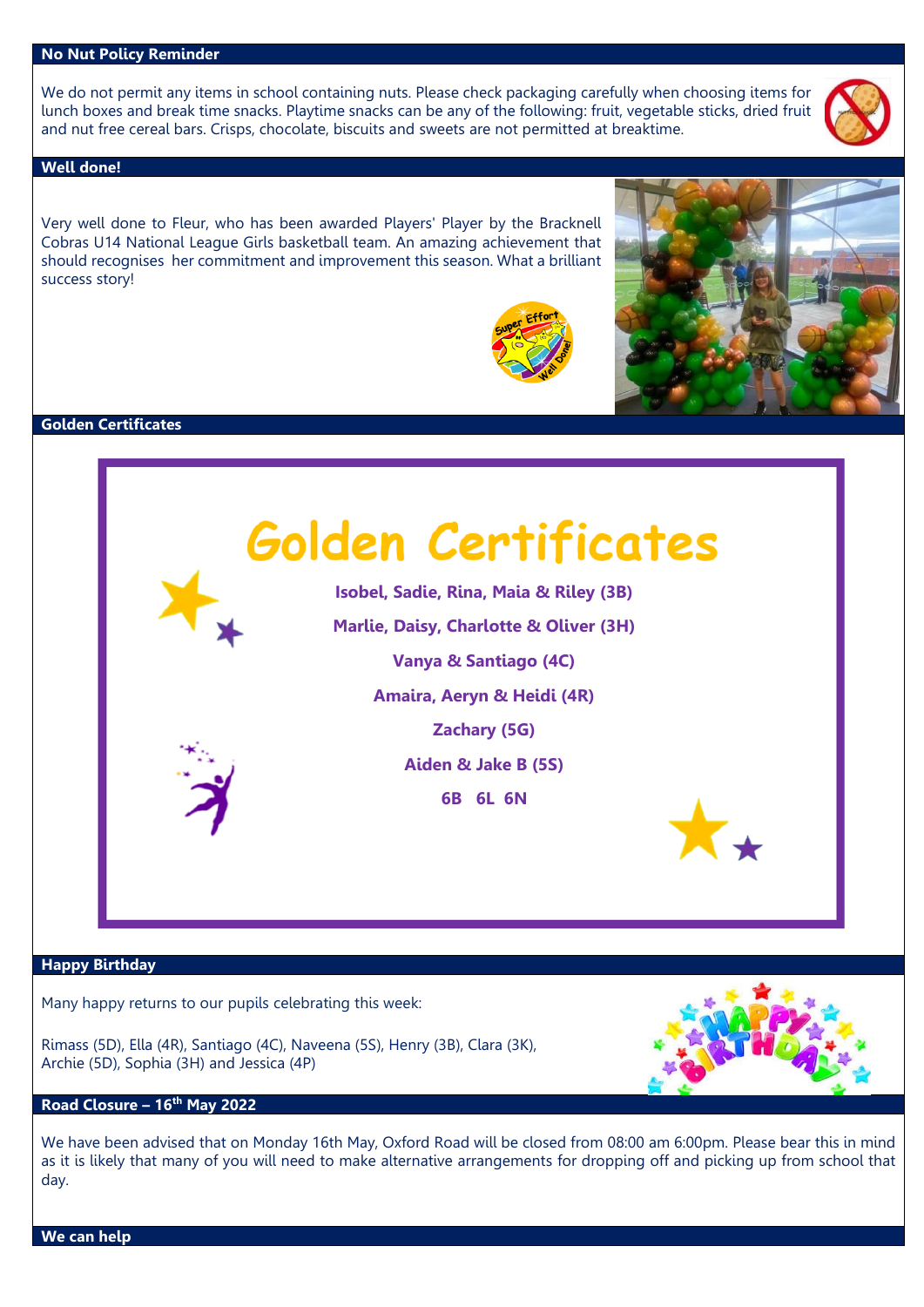If you are experiencing difficulties, we can help with gas/electricity vouchers, school uniform, shoes, PE kits and school trips. Please get in touch on 0118 9785219. All enquiries will be dealt with in the strictest confidence.



## **AQ Walk to School Week Reward Unique Code**

## **AN EXTRA BOOST THIS WALK TO SCHOOL WEEK – WE NEED YOUR HELP!**

Download the free Innovation Valley Rewards app and St Paul's referral code between 9 – 20 May to help **St Paul's** get closer to winning a £50 National Book Token.

My Journey Wokingham have added another way for both our school families as well as **St Paul's** to win, with your support!

#### **Here's what's on offer:**

- **For you:** For all the walking you do you'll earn points, which you can exchange for store vouchers, or donate to a charity of your choice.
- **For us:** When you add our special **St Paul's** referral code, we get another entry into the competition to win a £50 National Book Token voucher!

We'll be competing against some of the other local schools to see who can make the highest number of referrals.

#### **Here's what you need to do:**

If you're

1. Download the free Innovation Valley Rewards app – if you live in Wokingham Borough, you will be added to the My Journey Wokingham challenge automatically.

Here are the download links:

- App store (iPhones):<https://apps.apple.com/us/app/innovation-valley-rewards/id1589266940>
- Play store (Android devices): <https://play.google.com/store/apps/details?id=com.rewardyourworld.innovationvalleyrewards>
- 2. When you create your account, you'll need to add our referral code as part of the registration process.

| 16:53<br>47 100%  <br>officialT<br>Registration                                                                                                                                                                                                                                                                                                                                                                                                           |                                                         |
|-----------------------------------------------------------------------------------------------------------------------------------------------------------------------------------------------------------------------------------------------------------------------------------------------------------------------------------------------------------------------------------------------------------------------------------------------------------|---------------------------------------------------------|
| $\begin{array}{c c c c c c} \hline \multicolumn{3}{c c }{\mathbf{v}} & \multicolumn{3}{c }{\mathbf{v}} & \multicolumn{3}{c }{\mathbf{v}} & \multicolumn{3}{c }{\mathbf{v}} \\ \hline \multicolumn{3}{c }{\mathbf{v}} & \multicolumn{3}{c }{\mathbf{v}} & \multicolumn{3}{c }{\mathbf{v}} & \multicolumn{3}{c }{\mathbf{v}} & \multicolumn{3}{c }{\mathbf{v}} \\ \hline \multicolumn{3}{c }{\mathbf{v}} & \multicolumn{3}{c }{\mathbf{v}} & \multicolumn{$ | Our referral code is:                                   |
| If you have any referral                                                                                                                                                                                                                                                                                                                                                                                                                                  |                                                         |
| codes please enter<br>them here                                                                                                                                                                                                                                                                                                                                                                                                                           | <b>STPAULS</b>                                          |
|                                                                                                                                                                                                                                                                                                                                                                                                                                                           | And don't forget to tap 'Add' before<br>hitting 'Next'. |
| Back<br>Next                                                                                                                                                                                                                                                                                                                                                                                                                                              |                                                         |
|                                                                                                                                                                                                                                                                                                                                                                                                                                                           |                                                         |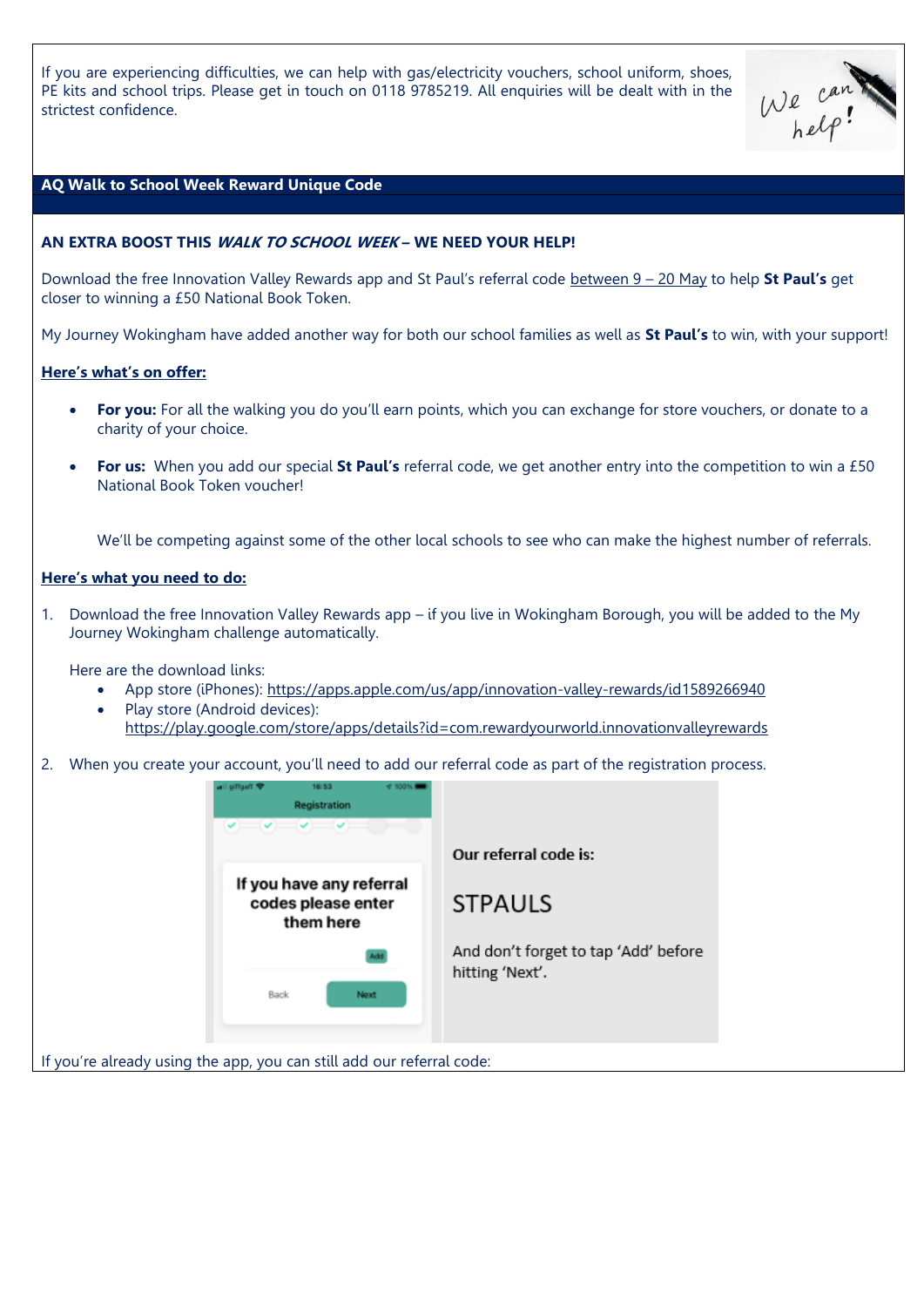|                                                          | 16/34<br><b>VE 30 DNL B</b><br>officer ?<br>Profile                    |
|----------------------------------------------------------|------------------------------------------------------------------------|
|                                                          | <b>Stacey Reed</b>                                                     |
|                                                          | My Vouchers                                                            |
|                                                          | <b>&amp;</b> My Donations                                              |
| Just go into the Profile icon $\left(\frac{1}{2}\right)$ | 8 My medals                                                            |
|                                                          | $\zeta$ Refer a Friend                                                 |
| and then select the option to Add Referral<br>Code.      | Add Referral Code                                                      |
|                                                          | <b>A</b> Edit Profile                                                  |
|                                                          | <b>&amp;</b> Change Password                                           |
|                                                          | ŵ<br><b>ProFile</b><br>Activities Chefonges<br>Envertis<br><b>HOPE</b> |

# **That's it!**

Anyone who adds the **St Paul's** referral code between 9–20 May helps **St Paul's** to get closer to winning a £50 National Book Token.

## **Forest School News**

We welcomed 4P into the woods on Monday and were impressed with their teamwork and resilience while building dens. They then used persuasive language to try and sell their dens to Miss Plumley!

Our afternoon groups have been learning how to tie a reef knot, which then led to in depth mathematical discussions while making shapes from the rope. The properties of triangles, squares, rectangles and pentagons were explained by children across all four year groups.



Time has been spent in the pond area, exploring the creatures that use it as their habitat –

a record of 26 newts were caught in one afternoon, along with hog-louse, pond skaters, water boatmen and pond snails! Other activities this week have included whittling, adding strawberry plants to our allotment patch, tree climbing and mud kitchen creativity.

During our reflective time, the children finished off the sentence, "In the woods, I can be…" responses included "in touch with nature" "myself" and "free".



#### **Wokingham Launches its new Emotional Wellbeing Hub**

The Emotional Wellbeing Hub provides free support and advice. It is a central point of contact for young people, families, and professionals to access mental health services. This service is for people who have concerns about the emotional or mental health of a child or young person aged between 0 and 19 years. The service is also available if you're a young person needing support.

<https://www.wokingham.gov.uk/health/health-services-and-advice/emotional-wellbeing-hub/>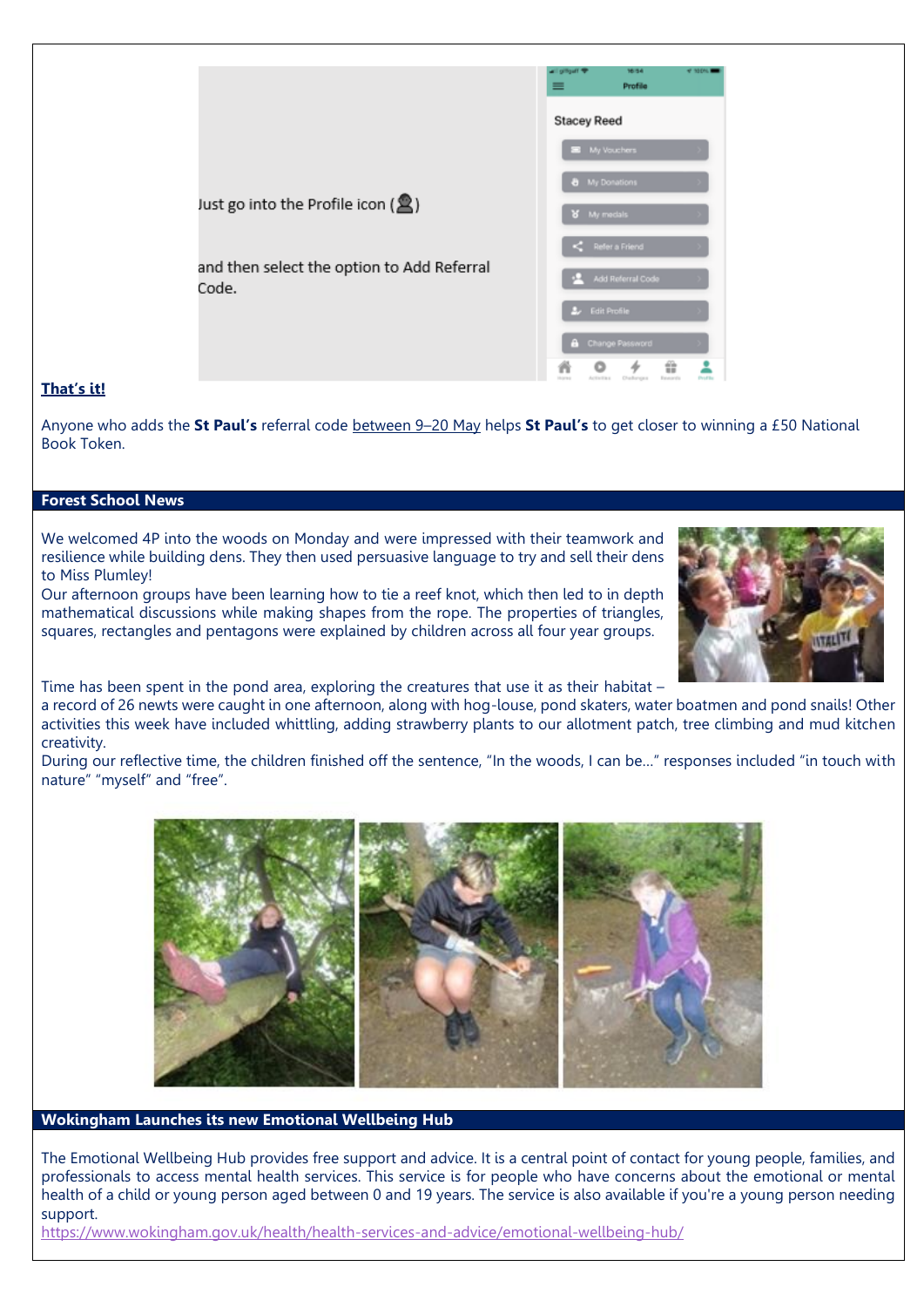#### **How the hub can help**

- Offer advice and quidance;
- Discuss concerns / needs;
- Provide support from local support services including Primary Mental Health Team 4 Youth, ARC Youth Counselling and Kooth Online Counselling.

## **Make a referral**

The hub is aimed at children and young people (up to 19 years of age) with mild to moderate emotional wellbeing needs. If you are a young person seeking help or referring a child or young person and would like more information, or you need help completing the referral form, call 0118 974 6000 (Monday to Friday 9:30am to 4:00pm).

#### **Camp iRock 2022 – Now open for bookings**



Please check out [www.irockschool.com](http://www.irockschool.com/) for further information about booking.

## **EnergyKidz**

Energy Kidz holidays clubs are the perfect solution to ensure your child enjoys a school holiday like no other. With a brilliant mix of skills for sports, energising activities to get children moving, creative sessions that encourage children to express themselves and much more, you can ensure your child doesn't miss a moment by securing their place today.

Claim 10% off Half Term Holiday Club - Use code: EBMAYCAMP22 to claim your discount! Offer ends Sunday 15th May. Confirm your booking now at:<https://www.energy-kidz.co.uk/holiday-club/>

If you have any further queries please don't hesitate to call 0333 577 1533 or email [info@energy-kidz.co.uk](mailto:info@energy-kidz.co.uk)

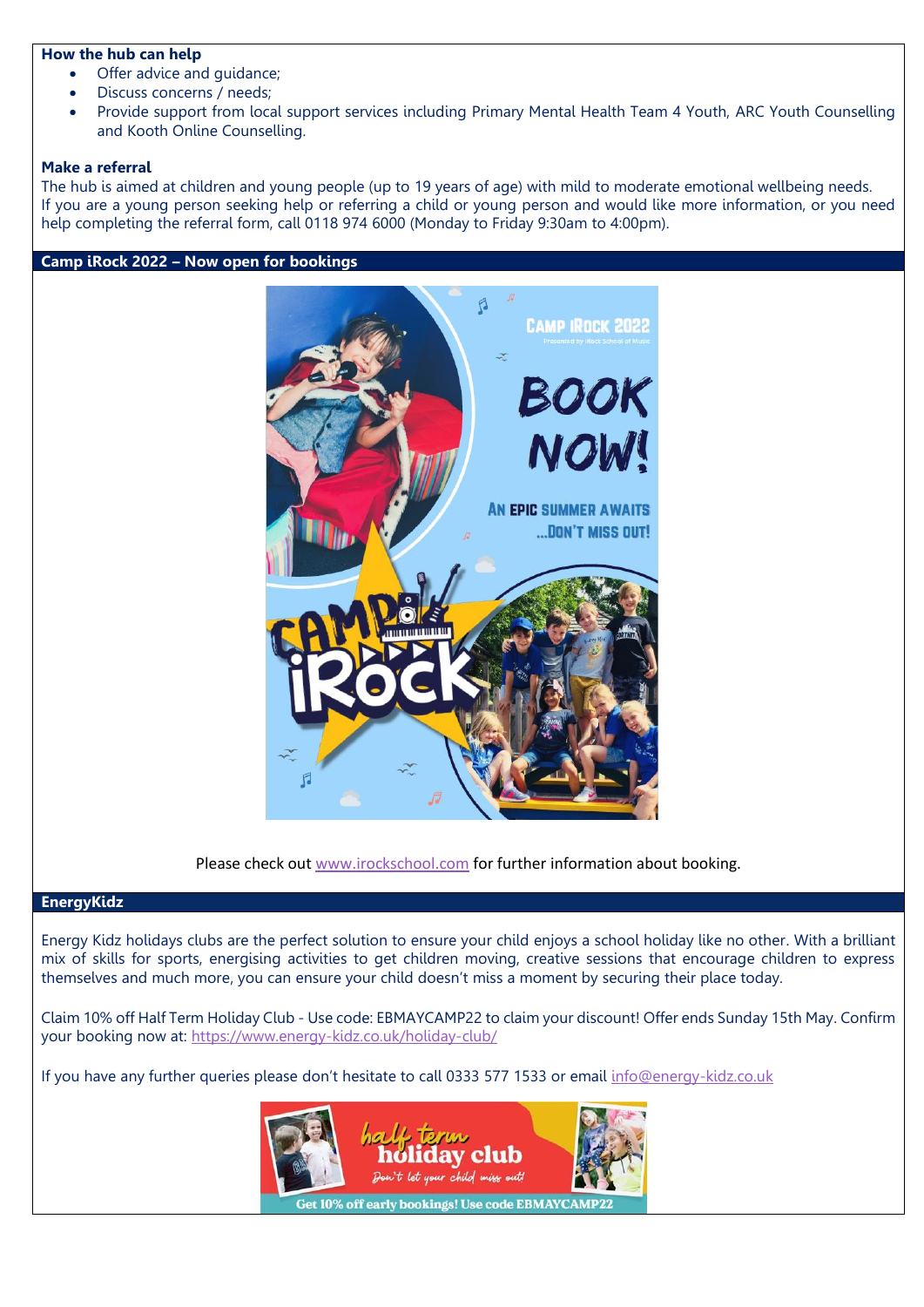# **Forest School Class Timetable – Summer 2022**

These sessions will take place in our woodland area, so please ensure that your child brings suitable clothing with them on that day i.e. track suit bottoms, hoodie, T shirt and trainers. Shorts and skirts are unsuitable for the woodland area.

|                 |                 | 09/05   16/05   23/05   13/06   20/06   27/06   04/07   11/07   12/07   13/07   18/07 |  |  |  |  |
|-----------------|-----------------|---------------------------------------------------------------------------------------|--|--|--|--|
| $\overline{4P}$ | $\overline{6N}$ | 3B   6L   6B   4C   3H   5S   4R   3K                                                 |  |  |  |  |

All children should come to school dressed in their kit. PE & games lessons take place every week in all but the most extreme weather and, therefore, we ask that pupils bring their uniform to school too, in case they have to change into dry clothes.

| Diary Dates 2022 - Term Dates, assemblies and club dates can be found on the website here |                                                                                                                             |  |  |  |
|-------------------------------------------------------------------------------------------|-----------------------------------------------------------------------------------------------------------------------------|--|--|--|
| Monday 23rd May (NEW DATE)                                                                | Pupil Photographs - Cardwell & Son                                                                                          |  |  |  |
| Tuesday 24 <sup>th</sup> May                                                              | Year 3 Victorian Day                                                                                                        |  |  |  |
| Friday 27 <sup>th</sup> May                                                               | Platinum Jubilee Celebration - children invited to come to school<br>dressed in red, white and blue. No donation necessary. |  |  |  |
| Monday 30 <sup>th</sup> May - Friday 3 <sup>rd</sup> June                                 | <b>Half Term</b>                                                                                                            |  |  |  |
| Monday 6 <sup>th</sup> June                                                               | <b>INSET DAY - school closed</b>                                                                                            |  |  |  |
| Thursday 9 <sup>th</sup> June                                                             | Sports Day (9am - 12:30pm) Parents welcome to attend                                                                        |  |  |  |
| Sunday 12th June 2022                                                                     | WASMA Concert - tickets should be purchased via Hexagon Box<br>Office https://whatsonreading.com/                           |  |  |  |
| Saturday 18 <sup>th</sup> June                                                            | PTA Summer Festival 11.30 - 2.30                                                                                            |  |  |  |
| Wednesday 22 <sup>nd</sup> June                                                           | Y2 to Y3 Parents' Information Meeting 2pm                                                                                   |  |  |  |
| Monday 27 <sup>th</sup> June                                                              | <b>3H Wokingham Walk</b>                                                                                                    |  |  |  |
| Tuesday 28 <sup>th</sup> June                                                             | 3B Wokingham Walk                                                                                                           |  |  |  |
| Wednesday 29 <sup>th</sup> June                                                           | 3K Wokingham Walk                                                                                                           |  |  |  |
| Wednesday 6 <sup>th</sup> & Thursday 7 <sup>th</sup> July                                 | Year 6 Leavers' Production 6.30pm                                                                                           |  |  |  |
| Wednesday 13 <sup>th</sup> July                                                           | Pupil Reports sent home                                                                                                     |  |  |  |
| Friday 15 <sup>th</sup> July                                                              | <b>Y6 Enterprise Day</b>                                                                                                    |  |  |  |
| Friday 15 <sup>th</sup> July                                                              | Y6 Leavers' Disco & BBQ 6.30pm - 8.30pm                                                                                     |  |  |  |
| Monday 18th July                                                                          | Leavers' Service at St Paul's Church - Y6 parents welcome                                                                   |  |  |  |
| Tuesday 19th July                                                                         | End of Summer Term - 2pm finish                                                                                             |  |  |  |
|                                                                                           |                                                                                                                             |  |  |  |

## **Assembly Dates – Summer 2022**

As always, parents are welcome to join their child's class assembly.

| 20/05          | 26/05 | 17/06 | 01/07     | 08/07 | 15/07 |
|----------------|-------|-------|-----------|-------|-------|
| 4 <sup>C</sup> | 4R    | 4P    | <b>6L</b> | 6N    | 6B    |